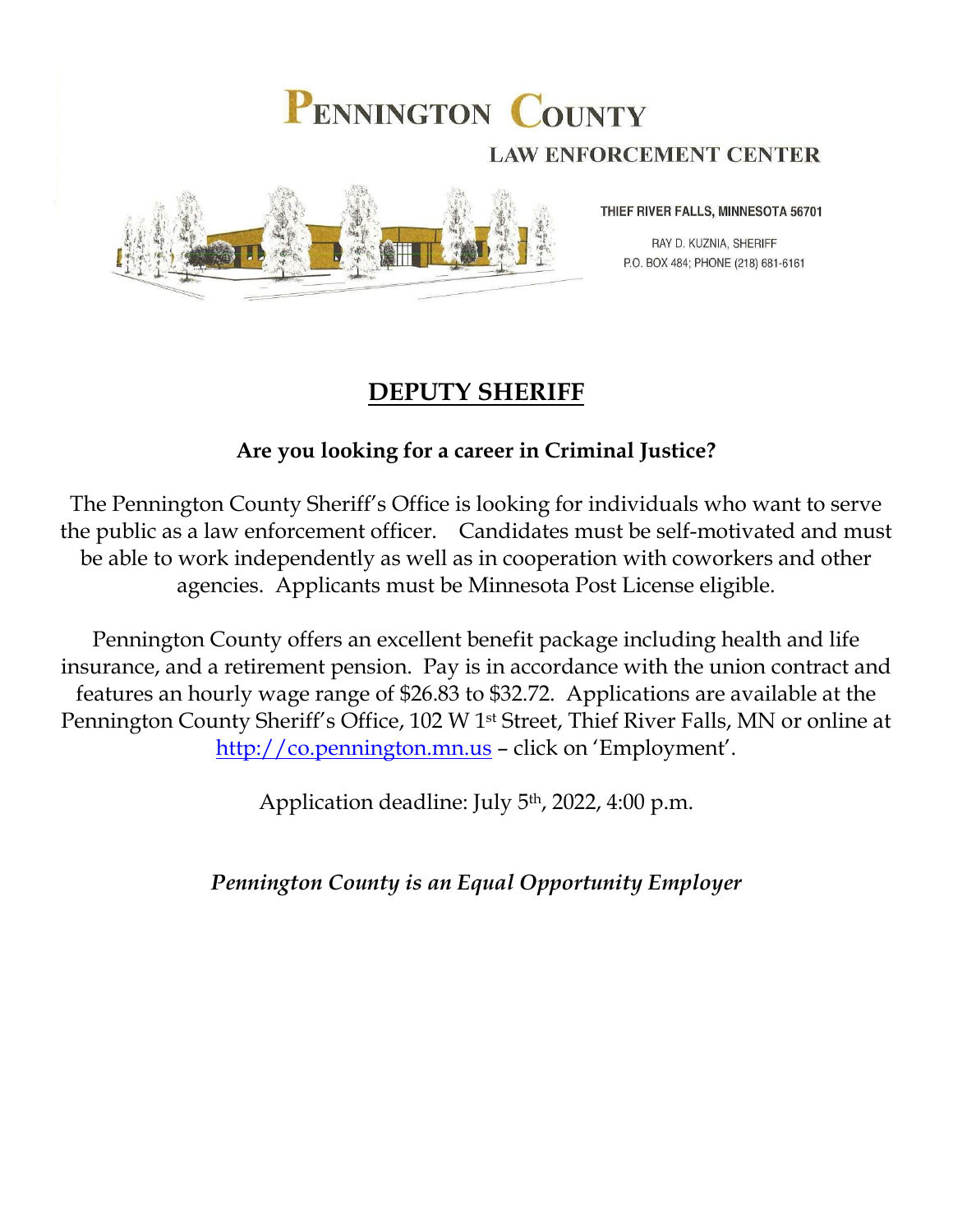#### **Employment Application Supplement Prison Rape Elimination Act (PREA)**

**In response to the PREA, a job applicant applying for a position that will or may work in an inmate area must answer the following questions. If hired for such a position this person will receive mandatory training in regards to PREA.**

Have you ever engaged in sexual abuse in a prison, jail, lockup, community confinement facility, juvenile facility, or other institutions?

| Yes |
|-----|
| Nο  |
|     |

If yes, explain: The same state of the state of the state of the state of the state of the state of the state o

Have you been convicted of engaging or attempting to engage in sexual activity in the community facilitated by force, overt or implied threats of force or coercion or if the victim did not consent or was unable to consent or refuse?

 $\frac{1}{2}$  Yes  $\blacksquare$ 

If yes, explain:\_\_\_\_\_\_\_\_\_\_\_\_\_\_\_\_\_\_\_\_\_\_\_\_\_\_\_\_\_\_\_\_\_\_\_\_\_\_\_\_\_\_\_\_\_\_\_\_\_\_\_

Have you been civilly or administratively adjudicated to have engaged in any of the activities described in the above paragraphs?

\_\_\_\_Yes \_\_\_\_No If yes, explain:

| Dated: |  |
|--------|--|
|        |  |

Signed:\_\_\_\_\_\_\_\_\_\_\_\_\_\_\_\_\_\_\_\_\_\_\_\_\_\_\_\_\_\_\_\_\_\_\_\_\_\_\_\_\_\_\_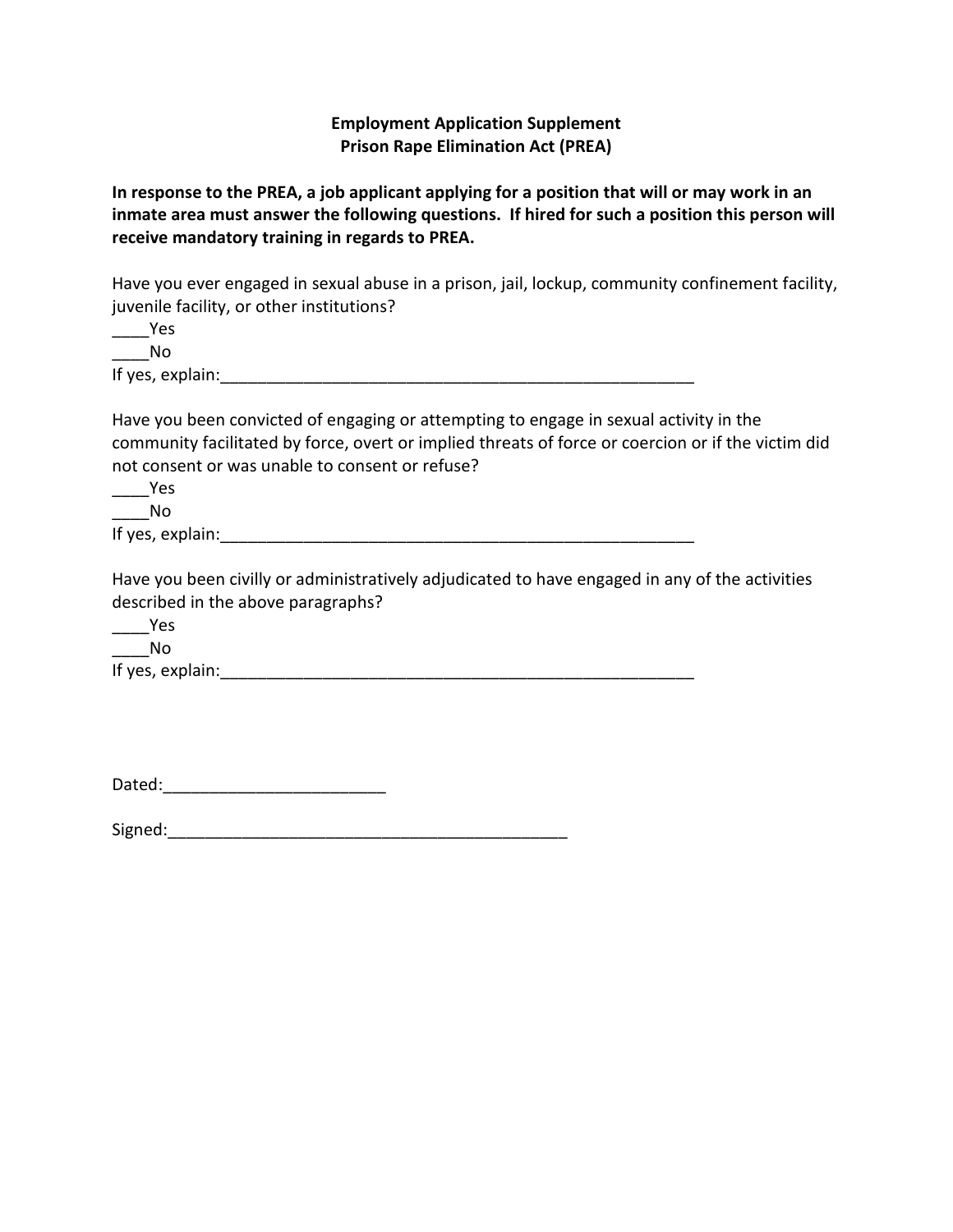#### **Pennington County Employment and PREA**

**A. The Pennington County Sheriff's Department shall not hire or promote anyone who may have contact with inmates, and shall not enlist the services of any contractor who may have contact with inmates, who—**

**(1) Has engaged in sexual abuse in a prison, jail, lockup, community confinement facility, juvenile facility, or other institution (as defined in 42 U.S.C. 1997);**

**(2) Has been convicted of engaging or attempting to engage in sexual activity in the community facilitated by force, overt or implied threats of force, or coercion, or if the victim did not consent or was unable to consent or refuse; or**

**(3) Has been civilly or administratively adjudicated to have engaged in the activity described in paragraph (a)(2) of this section.**

**B. Pennington County Sheriff's Department shall consider any incidents of sexual harassment in determining whether to hire or promote anyone, or to enlist the services of any contractor, who may have contact with inmates.**

**C. Before hiring new employees who may have contact with inmates, Pennington County Sheriff's Department shall:**

**(1) Perform a criminal background records check; and**

**(2) Consistent with Federal, State, and local law, make its best efforts to contact all prior institutional employers for information on substantiated allegations of sexual abuse or any resignation during a pending investigation of an allegation of sexual abuse.**

**D. Pennington County Sheriff's Department shall also perform a criminal background record check before enlisting the services of any contractor who may have contact with inmates.**

**E. Pennington County Sheriff's Department shall either conduct criminal background records checks at least every five years of current employees and contractors who may have contact with inmates or have in place a system for otherwise capturing such information for current employees.**

**F. Pennington County Sheriff's Department shall ask all applicants and employees who may have contact with inmates directly about previous misconduct described in paragraph (a) of this section in written applications or interviews for hiring or promotions and in any interviews or written self-evaluations conducted as part of reviews of current employees. Pennington County Sheriff's Department shall also impose upon employees a continuing affirmative duty to disclose any such misconduct.**

**G. Material omissions regarding such misconduct, or the provision of materially false information, shall be grounds for termination.**

**H. Unless prohibited by law, Pennington County Sheriff's Department shall provide information on substantiated allegations of sexual abuse or sexual harassment involving a former employee upon receiving a request from an institutional employer for whom such employee has applied to work.**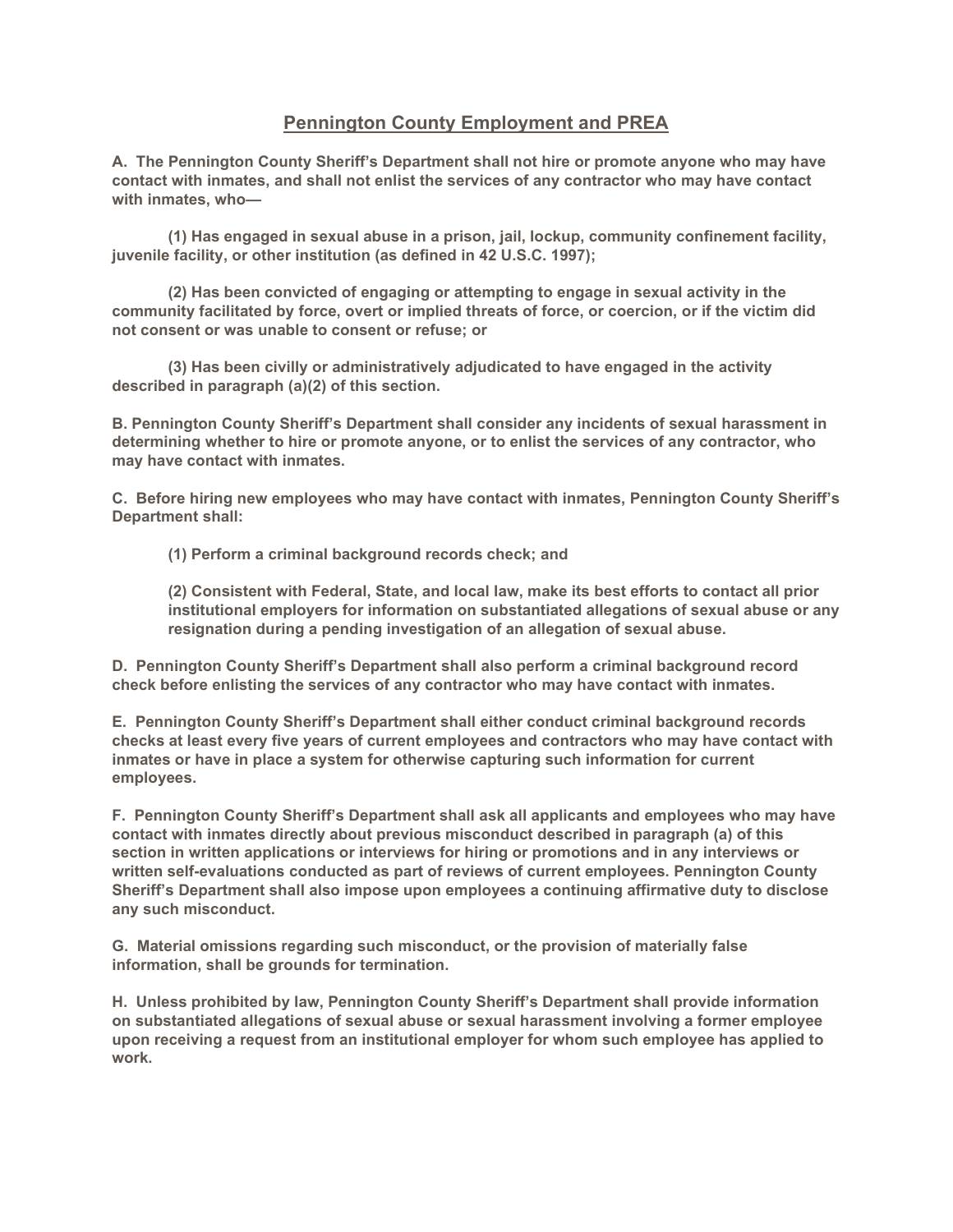

#### **POSITION DESCRIPTION PENNINGTON COUNTY**

#### **SECTION I: GENERAL INFORMATION**

| <b>Position Title:</b><br>Deputy Sheriff      | Department:<br>Sheriff's Office |
|-----------------------------------------------|---------------------------------|
| <b>Immediate Supervisor's Position Title:</b> | <b>FLSA Status:</b>             |
| Chief Deputy                                  | Non-Exempt                      |

#### **Job Summary:**

Under the direction of the Chief Deputy, the Deputy Sheriff is responsible for enforcing all federal, state and local laws, statutes, and ordinances within the County to serve and protect citizens of the County and to promote public safety. Duties of the Deputy Sheriff include such major responsibilities as patrolling assigned portions of the County; enforcing laws and regulations and issuing traffic citations; serving civil process papers; responding to civil or criminal complaints, disturbances or emergency assistance; conducts investigations into child abuse & neglect; locating and executing arrest/search warrants; and providing assistance; assists in the transport of inmates to appointments or court and provides court security, as needed.

#### **SECTION II: ESSENTIAL DUTIES AND RESPONSIBILITIES**

- Patrols Pennington County to preserve law and order and to prevent and/or discover the commission of crime. Enforces all provisions of federal and state laws and local ordinances
- Responds to a wide variety of calls and complaints involving robberies and other felonies, domestic disturbances, automobile accidents, medical emergencies, drowning, animal control, area searches, and other incidents related to the performance of duty. Prepares incident reports involving complaints and law enforcement actions/activities.
- Serves civil and county related papers in a prompt and efficient manner. Complete required paperwork, i.e. affidavits of service, etc. Be aware of laws governing such service.
- Provides security checks to businesses and residences. Monitors, observes, investigates, and takes actions for suspicious persons, nuisances, obstructions, or conditions that may endanger the health and or safety of citizens.
- Transports inmates to and from court appearances, medical or dental appointments, or to other facilities/agencies.
- Provides courtroom security, as needed.
- Assists fire departments, medical personnel and other law enforcement agencies during emergencies or natural disasters.
- Assists in investigations and follow-up with complaints, as directed.
- Prepares, appears, and testifies in court.
- Performs other duties of a comparable level/type, as required.
	- Conducts forensic interviews and assistance to social services staff in child protection and vulnerable adult cases.
	- Investigates allegations of welfare fraud, serving search warrants and taking statements from individuals receiving assistance.
	- Performs various public relation activities and makes presentations at schools presenting D.A.R.E. program or general crime/community awareness activities.

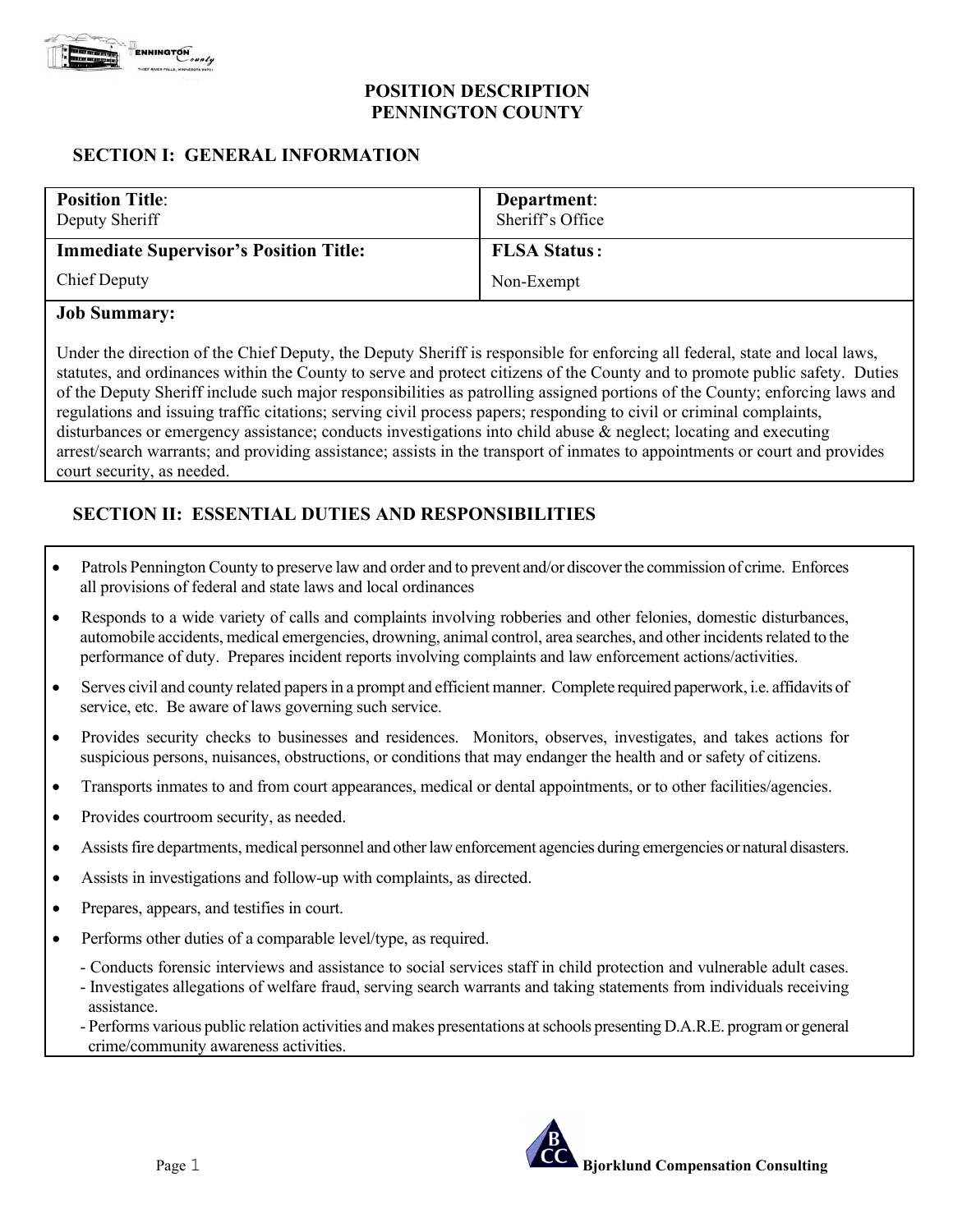| <b>EDUCATION/KNOWLEDGE REQUIREMENT: Minimum education required to perform adequately in</b><br>position could reasonably be attained only by completing the following: |                                                                                                                                                                                                                                                             |             |                                                                  |                                                                                                                                                                                                                                                                                                                                                                                                                                                                                                                                                                                                                                                                                                                                |  |
|------------------------------------------------------------------------------------------------------------------------------------------------------------------------|-------------------------------------------------------------------------------------------------------------------------------------------------------------------------------------------------------------------------------------------------------------|-------------|------------------------------------------------------------------|--------------------------------------------------------------------------------------------------------------------------------------------------------------------------------------------------------------------------------------------------------------------------------------------------------------------------------------------------------------------------------------------------------------------------------------------------------------------------------------------------------------------------------------------------------------------------------------------------------------------------------------------------------------------------------------------------------------------------------|--|
| <b>REQUIRED EDUCATION/TRAINING</b><br>(choose one)                                                                                                                     |                                                                                                                                                                                                                                                             |             | <b>DEGREE INFORMATION:</b><br>Type of degree: (B.S., M.A., etc.) |                                                                                                                                                                                                                                                                                                                                                                                                                                                                                                                                                                                                                                                                                                                                |  |
|                                                                                                                                                                        | less than high school diploma                                                                                                                                                                                                                               |             |                                                                  | AA Degree                                                                                                                                                                                                                                                                                                                                                                                                                                                                                                                                                                                                                                                                                                                      |  |
|                                                                                                                                                                        | High school diploma or GED.                                                                                                                                                                                                                                 |             |                                                                  | Major field of study or degree emphasis:                                                                                                                                                                                                                                                                                                                                                                                                                                                                                                                                                                                                                                                                                       |  |
|                                                                                                                                                                        | 1 year college                                                                                                                                                                                                                                              | $\mathbf X$ | 2 years college                                                  | Corrections, law enforcement, criminal justice, criminology,<br>behavior/social science, or related field.                                                                                                                                                                                                                                                                                                                                                                                                                                                                                                                                                                                                                     |  |
|                                                                                                                                                                        | 3 years college                                                                                                                                                                                                                                             |             | 4 years college                                                  |                                                                                                                                                                                                                                                                                                                                                                                                                                                                                                                                                                                                                                                                                                                                |  |
|                                                                                                                                                                        | 1st year graduate level                                                                                                                                                                                                                                     |             |                                                                  | Essential knowledge and specialized subject knowledge<br>required to perform the essential functions of the job:                                                                                                                                                                                                                                                                                                                                                                                                                                                                                                                                                                                                               |  |
|                                                                                                                                                                        | 2nd year graduate level                                                                                                                                                                                                                                     |             |                                                                  | Knowledge of local, state and federal laws, rules, statutes and<br>regulations.<br>Knowledge of law enforcement practices, techniques,<br>$\bullet$<br>methods, and procedures.<br>Knowledge of civil process procedures.<br>Knowledge of investigative methods, techniques and<br>practices including evidence collection, preservation,<br>interviewing techniques, etc.<br>Knowledge of court system and procedures.<br>Operating procedures of local law enforcement departments<br>and limitations upon departmental authority.<br>Care and use of firearms and self defense procedures.<br>Street and highway system, geography of the county, and the<br>location of buildings and areas requiring special enforcement. |  |
| Required Work Experience in Addition to Formal Education/Training:<br>No previous experience required.                                                                 |                                                                                                                                                                                                                                                             |             |                                                                  |                                                                                                                                                                                                                                                                                                                                                                                                                                                                                                                                                                                                                                                                                                                                |  |
|                                                                                                                                                                        | <b>LICENSE/</b><br>Identify licenses/certification required:<br><b>CERTIFICATION</b><br>Minnesota Peace Officer License; Valid Minnesota Driver's License; First Aid and CPR<br>Certification; or other training and certifications required by Department. |             |                                                                  |                                                                                                                                                                                                                                                                                                                                                                                                                                                                                                                                                                                                                                                                                                                                |  |

# **RESPONSIBILITY FOR DIRECT SUPERVISION OF THE FOLLOWING POSITIONS**  Titles of Positions Directly Supervised **#** of Employees **TOTAL**

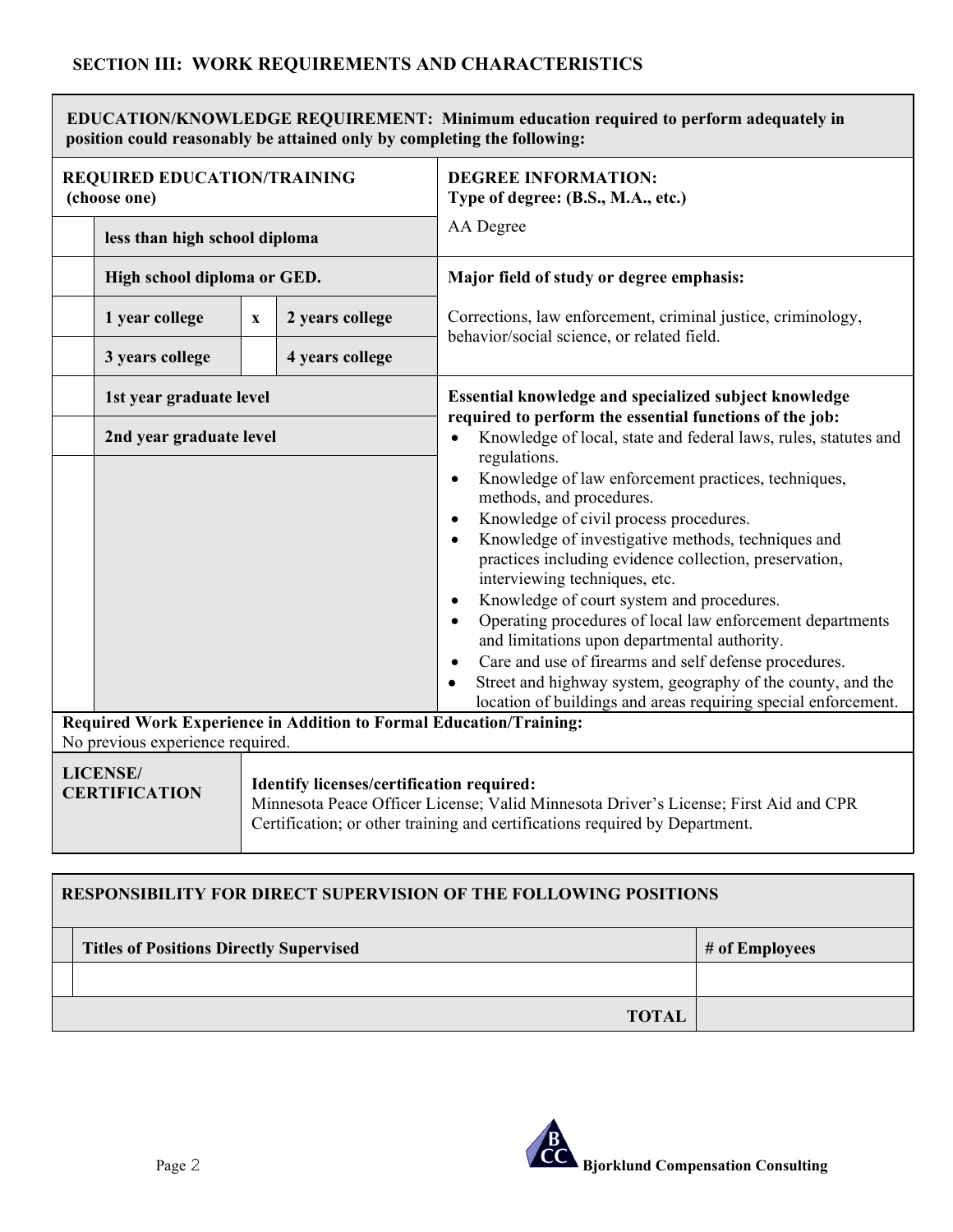#### **INDIRECT SUPERVISION:**

**Number of employees indirectly supervised:** Total: Total:

| <b>Skilled in:</b><br>• Learning and applying police principles, practices, and procedures to the solution of law<br>enforcement problems and situations.<br>• Dealing tactfully but firmly with offenders, suspects, and witnesses.<br>• Communication skills in dealing with the general public, community groups, business<br>representatives, other county employees or representatives from other law enforcement<br>agencies.<br>• Judgment, discretion, and decision-making skills in appropriately handling law enforcement<br>situations, emergencies, evidence and scenes.<br>• Learning and applying investigative techniques used in data collection, analysis, and<br>preservation.<br>• Expressing self clearly and concisely, both orally and in writing.<br>• Interpreting and applying laws, policies, and procedures appropriately<br>• Following written and oral instruction and completing tasks in a timely manner.<br>• Working independently in patrolling assigned areas of the County and enforcing laws.<br>• Using firearms and defensive tactics and law enforcement techniques.<br>• Operation of computers, printers, copiers, and fax machines.<br>• Maintaining a safe working environment. |
|------------------------------------------------------------------------------------------------------------------------------------------------------------------------------------------------------------------------------------------------------------------------------------------------------------------------------------------------------------------------------------------------------------------------------------------------------------------------------------------------------------------------------------------------------------------------------------------------------------------------------------------------------------------------------------------------------------------------------------------------------------------------------------------------------------------------------------------------------------------------------------------------------------------------------------------------------------------------------------------------------------------------------------------------------------------------------------------------------------------------------------------------------------------------------------------------------------------------------|
| • Preparing investigative and incident reports.                                                                                                                                                                                                                                                                                                                                                                                                                                                                                                                                                                                                                                                                                                                                                                                                                                                                                                                                                                                                                                                                                                                                                                              |
|                                                                                                                                                                                                                                                                                                                                                                                                                                                                                                                                                                                                                                                                                                                                                                                                                                                                                                                                                                                                                                                                                                                                                                                                                              |

| <b>HAZARDOUS WORKING</b><br><b>CONDITIONS:</b> The essential duties<br>of the work are performed under | Unusual or hazardous working conditions related to performance of<br>duties:                                                                                                                                                                                             |
|--------------------------------------------------------------------------------------------------------|--------------------------------------------------------------------------------------------------------------------------------------------------------------------------------------------------------------------------------------------------------------------------|
| various physical hazards or<br>environmental conditions noted.                                         | Driving in extreme weather conditions, working under time pressure constraints,<br>stress and risks associated with potential life-threatening situations. Work<br>requires constant attention to safety procedures, proper law enforcement practices<br>and techniques. |

#### **PHYSICAL JOB REQUIREMENTS: Indicate according to essential duties/responsibilities**

**Physical requirements associated with the position can be best summarized as follows:**

#### **Medium Work**:

Exerting up to 50 pounds of force occasionally, and/or up to 20 pounds of force frequently, and/or up to 10 pounds of force constantly to lift, carry, push, pull or otherwise move objects in the performance of the job.